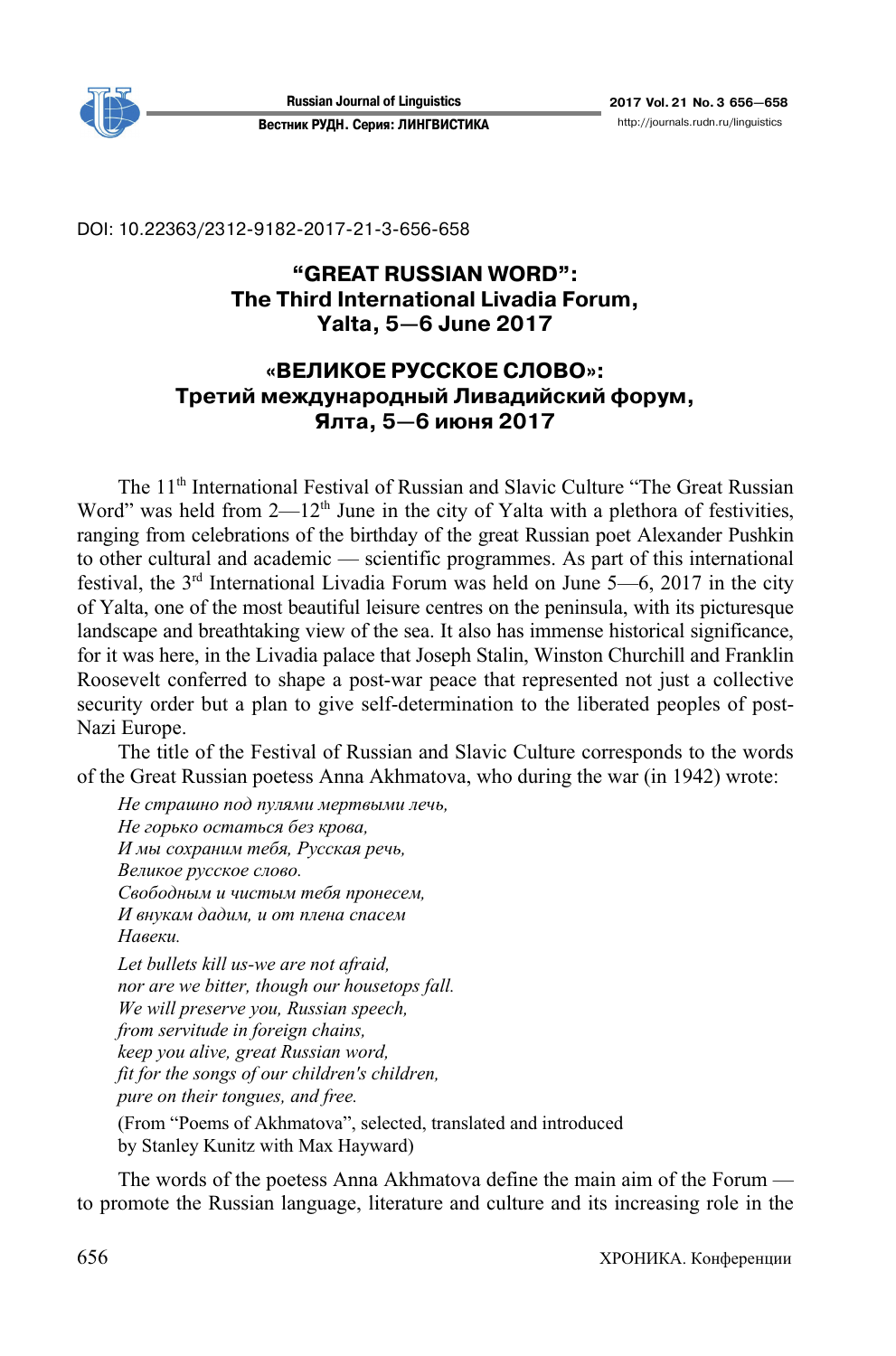development of integration processes in the post-Soviet space, as well as a common cultural and humanitarian space.

The forum was divided into three sections, namely, *"The concept of the Russian world: turning points in history"; "Russian language: educational and legal aspects"; "Literature is a cultural symbol of Russia".* "Crimean Muse" which were conducted in the historical places of Yalta — Alupka Palace, Vorontsov Palace and the House-Museum of Anton Chekhov.

Each section was represented by invited experts and scholars from Russia and all over the world — China, USA, Ukraine, Kazakhstan, Estonia, Afghanistan, Australia, Switzerland, Vietnam and India to name a few.

The session on *Russian language: educational and legal aspects* was chaired by *Prof. Ludmila Verbitskaya,* President of St. Petersburg State University and President of the Russian Academy of Education. In her opening remarks Prof Verbitskaya stressed upon the increasing role of Russian language in the world and the importance of preserving its beauty and richness. Other participants from different countries talked specifically about their personal experiences in teaching Russian language in their countries as well as the difficulties they faced in terms of acquiring appropriate text books and other teaching aids. Special emphasis was laid on the teaching of Russian language to the second generation compatriots living abroad in a bilingual atmosphere. The delegates also deliberated on the scope of the language at primary as well as higher education levels.

The session on "Literature is a cultural symbol of Russia". "Crimean Muse" could not have been held in a more appropriate place — the house museum of Anton Chekhov. This session was chaired by the Vice chancellor of Lomonosov Moscow State University V.A. Sadovnichi and attended by enthusiastic Russian literature lovers from all over the world. Many participants specifically highlighted the theme of Crimea in the works of many Russian writers. Others talked about the depth and significance of Russian literature in shaping basic humanistic values. In tune with the aim of the Forum one participant emphasized on the importance of inculcating a 'poetic' attitude towards life in these troubled times. Some foreign delegates suggested the need for active exchange between modern writers of Russia and their respective countries.

In the evening the delegates were invited to a grand variety entertainment program which was attended by many important dignitaries from the Crimea, other parts of Russia, including the Chairman of the Federation Council, Valentina Matvienko.

She red out a message from the president, which amongst other things said "The Russian language is the main unifying cement for Russia's multi-ethnic people and a solid link with our compatriots abroad. The efforts of those taking part in the forum therefore deserve our greatest respect, as does the work of all who devote their talent and energy to the noble and important task of promoting the Russian language and our culture's rich values.

I am sure that this forum will be full of interesting and substantive discussions and will take place in an atmosphere of creativity and development. Of course, I am sure it will also offer all taking part the chance to see Crimea's historical monuments and unique nature".